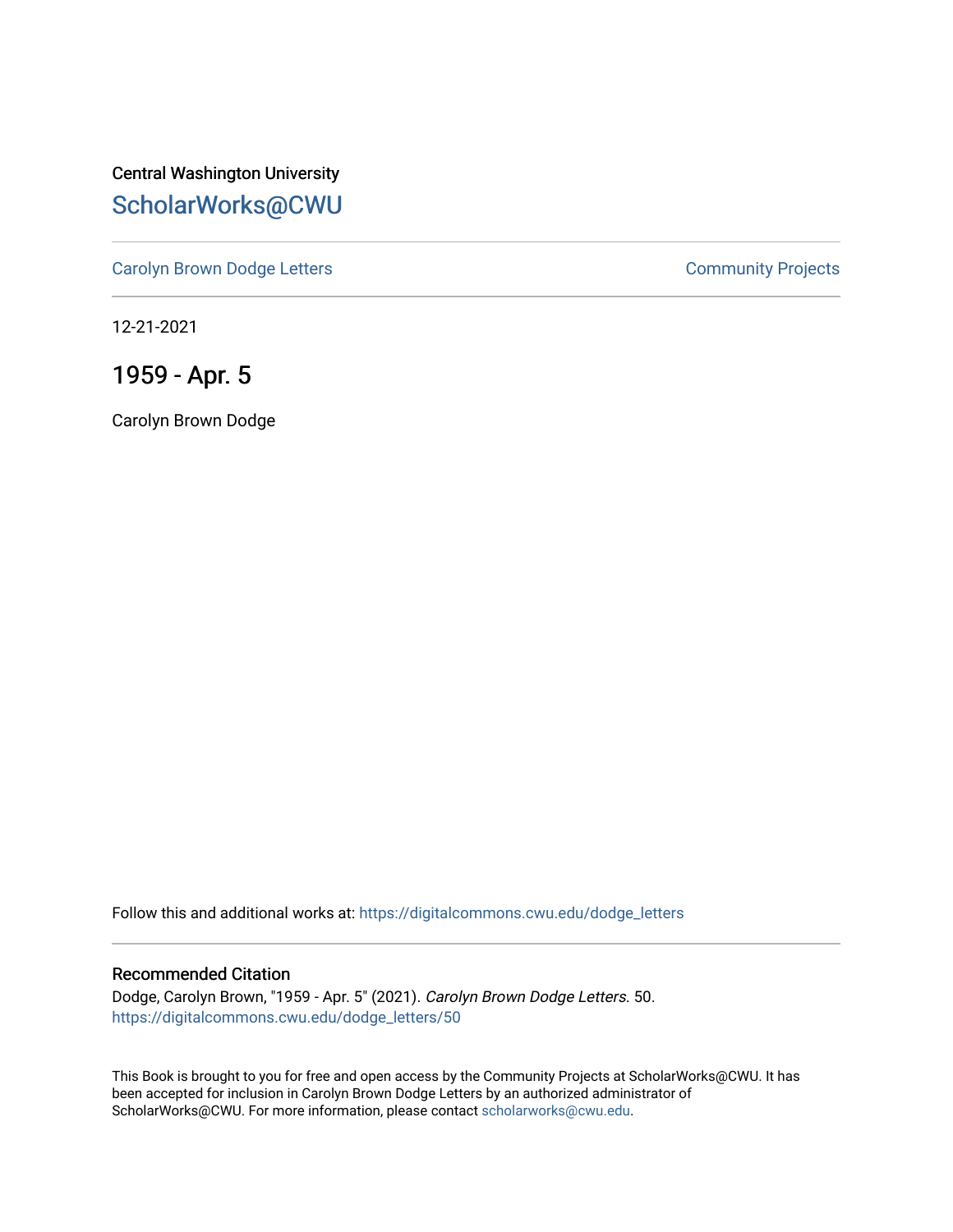### **Letter #3 (Black ink, yellow clip, envelope)**

## **Envelope**

Mrs. E. H. Robinson Rt.1 Box. 22 Sidney, Montana

### **Letter**

Dear Carol: Sunday April 5 - 59

Well I've been going to do this for a month or two but letter writing has been confined to essentials + I've prograstinated (procrastinated) on the rest. Its taken our first weekend at Winchester + a long windy afternoon to settle me down to letters. A truck load of seed arrived this A.M. + I went with Dodge to the cellar where they unloaded it then we went land looking. Back to the apartment for an easy dinner  $+$  a rest. Were going out for a drive again  $+$  a visit some but the wind got to howling and we have just stayed in. Dust is blowing  $+$  many cars towing boats are heading away from the lakes now. But it was something on the lakes today. Nice this A.M. tho.

Looks like we are getting into the rush on seed cutting. Heard Dodge say he have to put on a night crew this week. SO far have had 5 or 6 cutters + they have had only six or seven days work so far but form now on it will be different. I kind of like to do it but I mostly just work in for a few hours or a day when pressure is on. Its best that way for me  $+$  Dodge wants me free to help when + where needed + to not get too tired to do other things. Of course I'm glad he feels that way about it tho I imagine I could do my share along with the rest if needed. I know our meals etc. would be pretty sketchy tho before  $\log +$  that is impacted too – especially for Dodge + his touchy digestion.

We surely enjoyed having the Darnells here + wish they might have spent more time. Do have the feeling they'll come back tho, especially with those grandchildren in Portland - + may they live there long. Didn't get to show them around nearly enuf – partly due to my poor planning at Kittitas but next time may do better by them. For the length of the visit I think we did pretty well. Boynton said he felt sure he'd met Vera, she looked familiar. When I mentioned how much she looked like Aunt Nelle now he knew that was it. Surely had never been so conscious of the similarity in features  $+$  build. Mervin was a good visitor too  $+$  Bob enjoyed having him along for bowling + to see the college grounds. Allen seemed to enjoy seeing the country + he + Boynton talked crops + production. Maybe next time they'll have time to see Coulee Dam.

I haven't seen or talked to Margaret for a month or two now. We catch up when we do get together tho. Last time she was talking about the Albers feed will that has been put on their place. Paul is in charge of it + the theory is for farmers to bring grains there for grinding  $+$ concentrates etc. It was kind of an experiment but its working out well. Margaret very apologetically said they were clearing around \$1000.00 per month on it. Paul's son was moving up to help out on the deal since the farm help could not be depended on to do a good job of miling + needed much supervision.

Of course by now farm help needed for farm work  $+$  a certain amount of grinding goes on year around. Paul's son means another house on the place tho they have one they plan to fix up for him. He + his family in Ephrata until house fixed ---- + may be in their home by now. Paul is a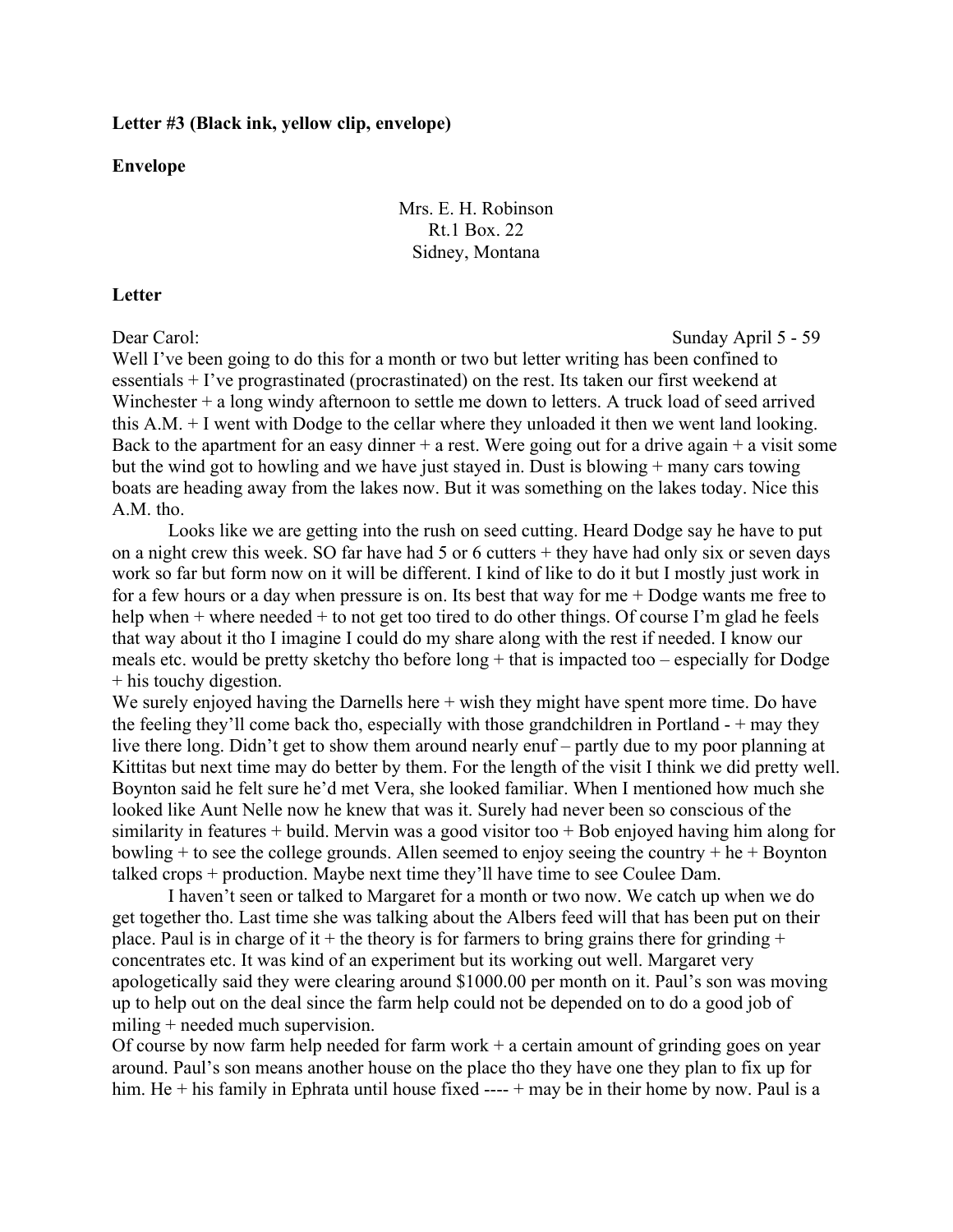very shrewd business man + will take good care of his customers ----- if it kills him. Margaret is as usual, of course this feed business keeps them tied down  $+$  Margaret  $+$  Paul have had to make their trips mostly one at a time + has made for some apparent restlessness in Margaret I thot. Last time we talked to her, she was telling of her mistakes in furnishing the house etc. Well its furnished for sure but in this windy, dusty farm land, surely the wool  $+$  upholstered furnishings she has are not practical. She invites all in  $+$  tho the men have heavy work shoes, often with mud on them, they are welcomed in to visit as indicated. Its wonderful of Margaret to be so hospitable + Paul does appreciate it – but I could see that she wasn't so happy about it all. One of these days we may find it all newly equipped – but come to think of it – I doubt it. Margaret's pretty careful of her stuff + tho she complained once, I can't imagine her getting anything too different for quite some time yet.

Well in the last month we've gotten our new apartment al newly painted and it surely makes a difference. Much of it had only the sealing coat of paint on it - once white + really not too bad – but it surely looks better now. Makes it a more attractive + interesting place to keep up + live in. I had asked the land lord about painting. He said decide on colors + they'd get paint. We used camellia (a nice rose beige) in living room on walls  $+$  on walls  $+$  ceiling of one bedroom. The living room ceiling linen white. Other bedroom turquoise. all of this in walltonelatex paint. The kitchen is surf green enamel  $+$  white cupboards  $+$  splash board but we did inside of cupboards green too. Bathroom is skyline blue – a nice soft blue enamel door casings are the linen white but enamel - Doors were + are the natural wood varnished. That new Marshall Wells Thixotropic enamel surely something to work with  $+$  I really recommend it. But why tell you – you'd better let someone else do your painting from here on. Not only did landlord furnish paint but sent over two men (inexperienced painters but willing) to help paint for a day  $+$  a half. They got both bedrooms + living room done + would have helped more but I wanted to do something on weekends so we could be away from the strange smells when it was the worst. So for three weekends I did Saturday A.M. painting + then we left. Gave the paint good drying time too. These jobs involve more than painting  $+$  I had to get new bedspreads to match things up better. Also a couple of new curtains but mostly use plastics here. Since Darnells were here, the landlord has brot us a davenport  $+$  chair that is no better nut surely looks better than the ones we had. We get some consideration because we've been here so long + they feel we will take care of what we have. The turnover in apartment rentals is terrific. This last month several mattresses  $+ a$ davenport  $+$  a chair were burned because of the condition they'd gotten it in with one family. Surely glad we own a storage shed instead of an apartment house  $+$  our yearly returns from storage are greater than his from apartment  $+$  no upkeep (almost).

Bill finished college with winter quarter  $+$  is with us here for now. He is running the seed cutting crew + handling sacks for them. The company has financed some spud growers, some on shares, so will not grow any spuds this year. So to have work they plan to buy or 100 year lease some ground for potato storage on or very near the main highway for eventual winter storage, sorting + trucking. That is why were land looking this A.M. this looks like the possible beginning of permanency here for us. Hope no in a year or so we can sell the house in Kittitas + love just here. I prefer Kittitas – not the house but the valley (+friends) – but mainly am anxious to live in one place. May even build a house. Wouldn't it be fun to plan + move into a brand new one? I'm having fun deciding what we'd want if we build.

Bob didn't go back to school this quarter much to our disappointment. So still driving school bus  $+$  then works six hours a day - between bus runs  $-$  at a men's clothing store in